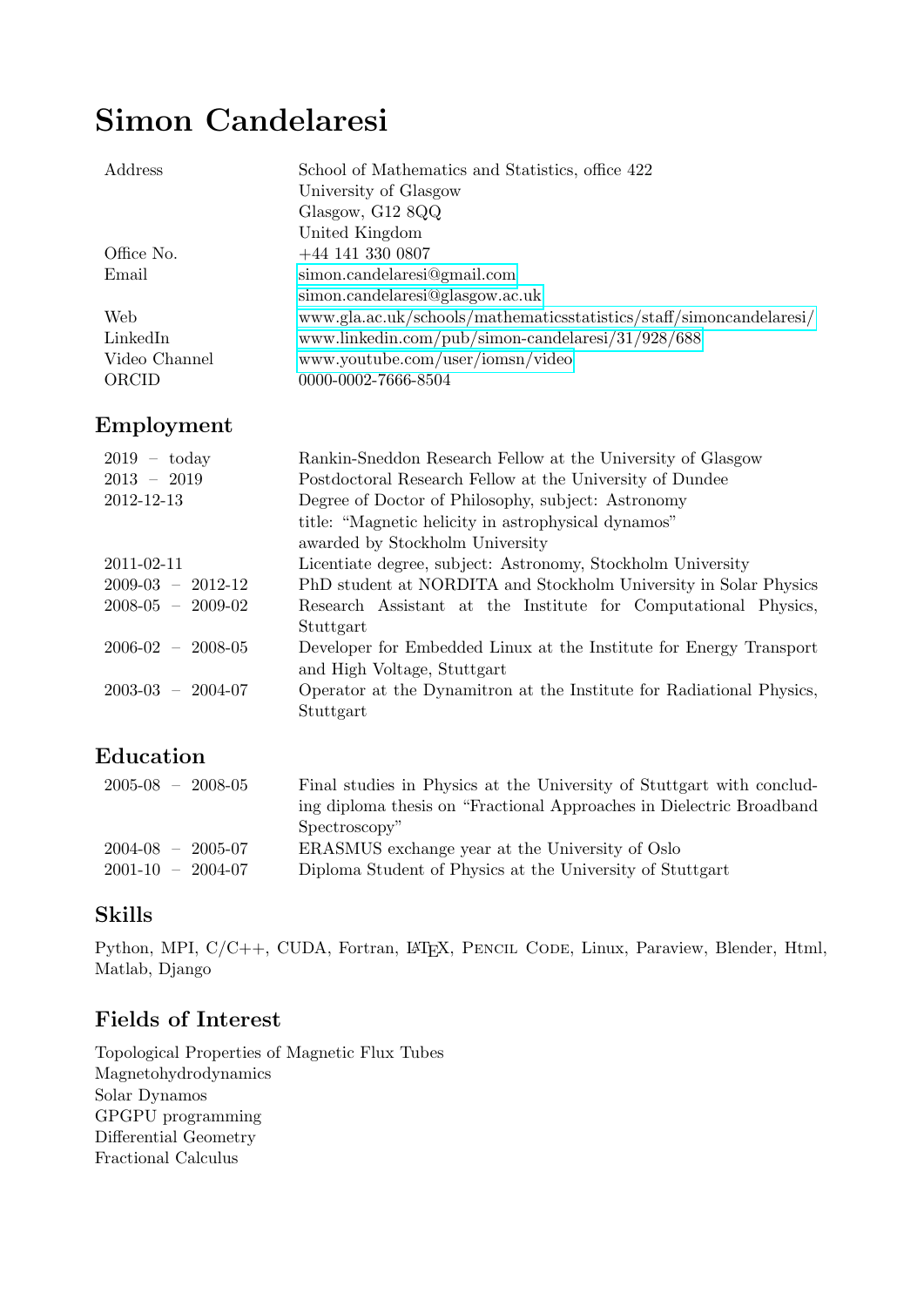## Research Schools Attended

- 4. School on Data Assimilation, Stockholm, 2011
- 3. Nordita Winter School 2010 on Dynamos: Above, Below, and In the Laboratory, Stockholm, 2010
- 2. XXI Canary Islands Winter School of Astrophysics, Puerto de la Cruz, 2009
- 1. CompSchool 2009: NBIA Summer School on Stellar Collapse, Compact Objects, Supernovae, and Gamma-Ray Bursts, Copenhagen, 2009

#### Professional Memberships

• Affiliate Member @ The Institute of Mathematics and its Applications (IMA)

#### Public Outreach

- 7. Maths Week Scotland, Dundee 2017
- 6. Nature's Equations D'Arcy Thompson and the Beauty of Mathematics, Dundee 2015
- 5. Dundee Women in Science Festival, Dundee, 2015
- 4. Dundee Science Festival, Dundee, 2014
- 3. Dundee Science Festival, Dundee, 2013
- 2. GalileoMobile 2012
- 1. Fysik i Kungsträdgården, Stockholm, 2011

#### Teaching

- 21. Tutorials on Dynamical Systems, University of Glasgow, 2022
- 20. Supervision of three level 4 Mathematics Students, 2021
- 19. Lecture on Numerical Methods, University of Glasgow, 2021
- 18. Supervision of two Mathematics Summer Project Students, 2021
- 17. Tutorials on Dynamical Systems, University of Glasgow, 2021
- 16. Supervision of one MSci Mathematics Student, 2020
- 15. Supervision of two level 4 Mathematics Students, 2020
- 14. Lecture on Numerical Methods, University of Glasgow, 2020
- 13. Supervision of one Mathematics Summer Project Student, 2020
- 12. Tutorials on Metric Spaces and Basic Topology, University of Glasgow, 2020
- 11. Lecture on Numerical Methods, University of Glasgow, 2019
- 10. Supervision of two Mathematics Summer Project Students, 2019
- 9. Supervision of one Mathematics Summer Project Student, 2018
- 8. Supervision of one MSc Mathematics Student, 2018
- 7. Supervision of three Mathematics Summer Project Students, 2017
- 6. Lecture on Differential Geometry, University of Dundee, 2017
- 5. Introduction to Scientific Python, University of Dundee, 2016
- 4. Supervision of one Mathematics Summer Project Student, 2016
- 3. Lecture on Differential Geometry, University of Dundee, 2016
- 2. Supervision of two Nuffield Research Students, 2015
- 1. Lecture on Discrete Mathematics, University of Dundee, 2014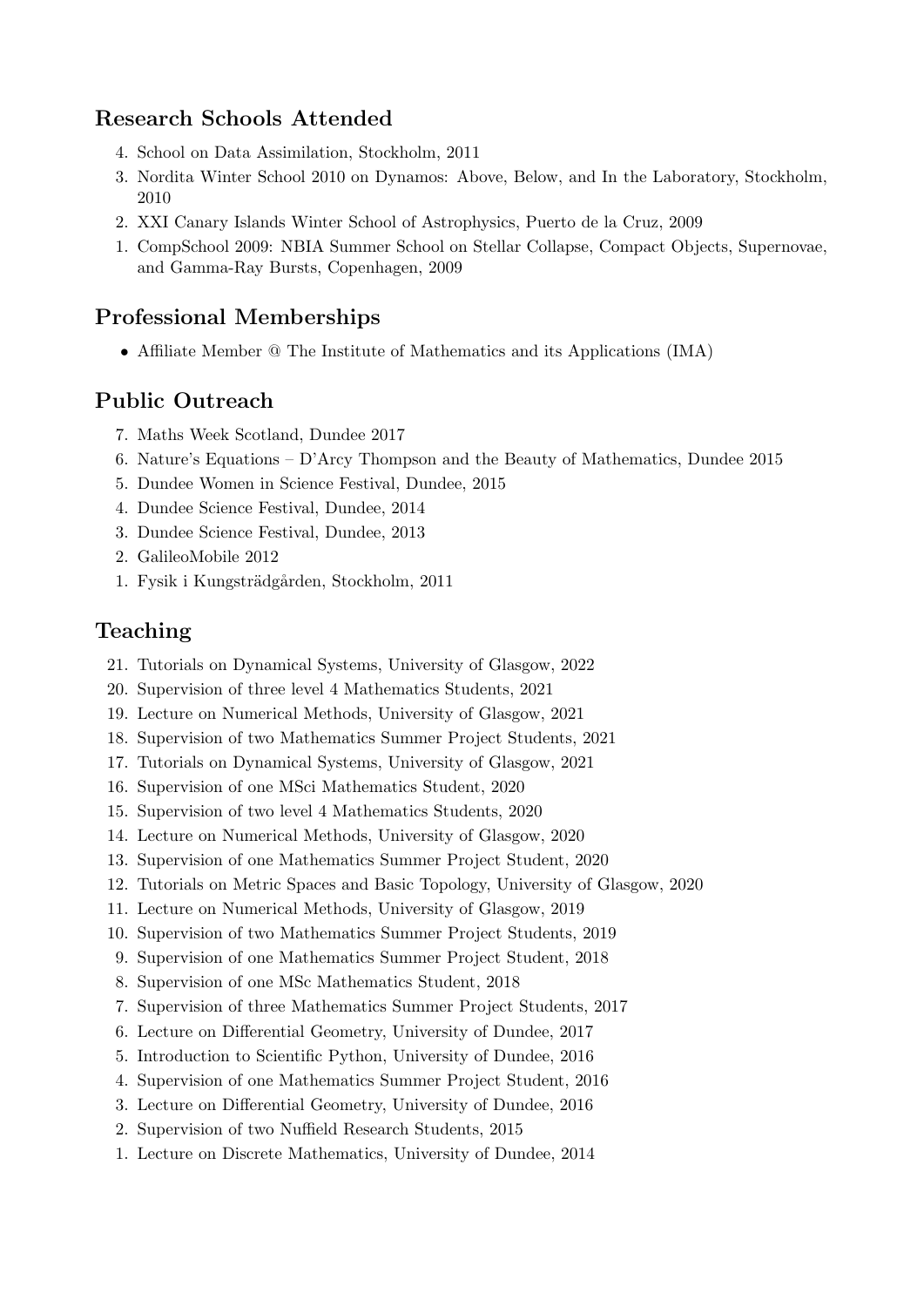## Group and Science Support

- 8. Guest Editor for the journal on "Geophysical & Astrophysical Fluid Dynamics", special issue: "Recent Developments in Magnetohydrodynamics and Dynamo Theory" (2021)
- 7. Organization of the 16th Pencil Code User Meeting (2020)
- 6. Organization of the Webinar on Magnetic Topology (2020)
- 5. Organization of the BAMC mini-symposium on "Recent Developments in Magnetohydrodynamics and Dynamo Theory" in Glasgow (2020, postponed to 2021)
- 4. Guest Editor for the journal on "Geophysical & Astrophysical Fluid Dynamics", special issue: "Physics and Algorithms of the Pencil Code" (2017, 2018, 2019)
- 3. Organization of the workshop "Dundee Numerical Methods in MHD" (2018)
- 2. Setup and maintenance as administrator of a simulation cluster with 10 nodes and 320 cores
- 1. Student Recruitment at the University of Dundee (2013 2019)

## Publications in Refereed Journals

- 23. Candelaresi S., Hornig G., Podger B., Pontin D. I. Topological constraints in the reconnection of vortex braids. Phys. Fluids, 33:056101, 2021.
- 22. The Pencil Code Collaboration Journal of Open Source Software, 6:2807, 2021.
- 21. Candelaresi S., Smiet C. B. BlenDaViz, scientific visualization library for Blender. submitted to Information Visualization, 2020
- 20. Candelaresi S., Del Sordo F. Stabilizing Effect of Magnetic Helicity on Magnetic Cavities in the Intergalactic Medium. ApJ, 896:86, 2020.
- 19. Russell A. J. B., Demoulin P., Hornig G., Pontin D. I., Candelaresi S. Do Current and Magnetic Helicities Have the Same Sign? ApJ, 884:55, 2019.
- 18. Bracco A., Candelaresi S., Del Sordo F. and Brandenburg A. Is there a left-handed magnetic field in the solar neighborhood? Exploring helical magnetic fields in the interstellar medium through dust polarization power spectra. A&A, 621:A97, 2019.
- 17. Akhmet'ev P. M., Candelaresi S. and Smirnov A. Y. Minimum Quadratic Helicity States. J. Plasma Phys., 84:6, 2018.
- 16. Candelaresi S., Yeates A. R., Pontin D. I., Bushby P. J. and Hornig G. Estimating the rate of field line braiding in the solar corona by photospheric flows. ApJ, 864:157, 2018.
- 15. Akhmet'ev P. M., Candelaresi S. and Smirnov A. Y. Calculations for the practical applications of quadratic helicity in MHD. Phys. Plasmas, 24:102128, 2017.
- 14. Candelaresi S., Pontin D. I. and Hornig G. Quantifying the Tangling of Trajectories Using the Topological Entropy. Chaos, 27:9, 2017.
- 13. Smiet C. B., Candelaresi S. and Bouwmeester D. Ideal Relaxation of the Hopf Fibration. Phys. Plasmas, 24:072110, 2017.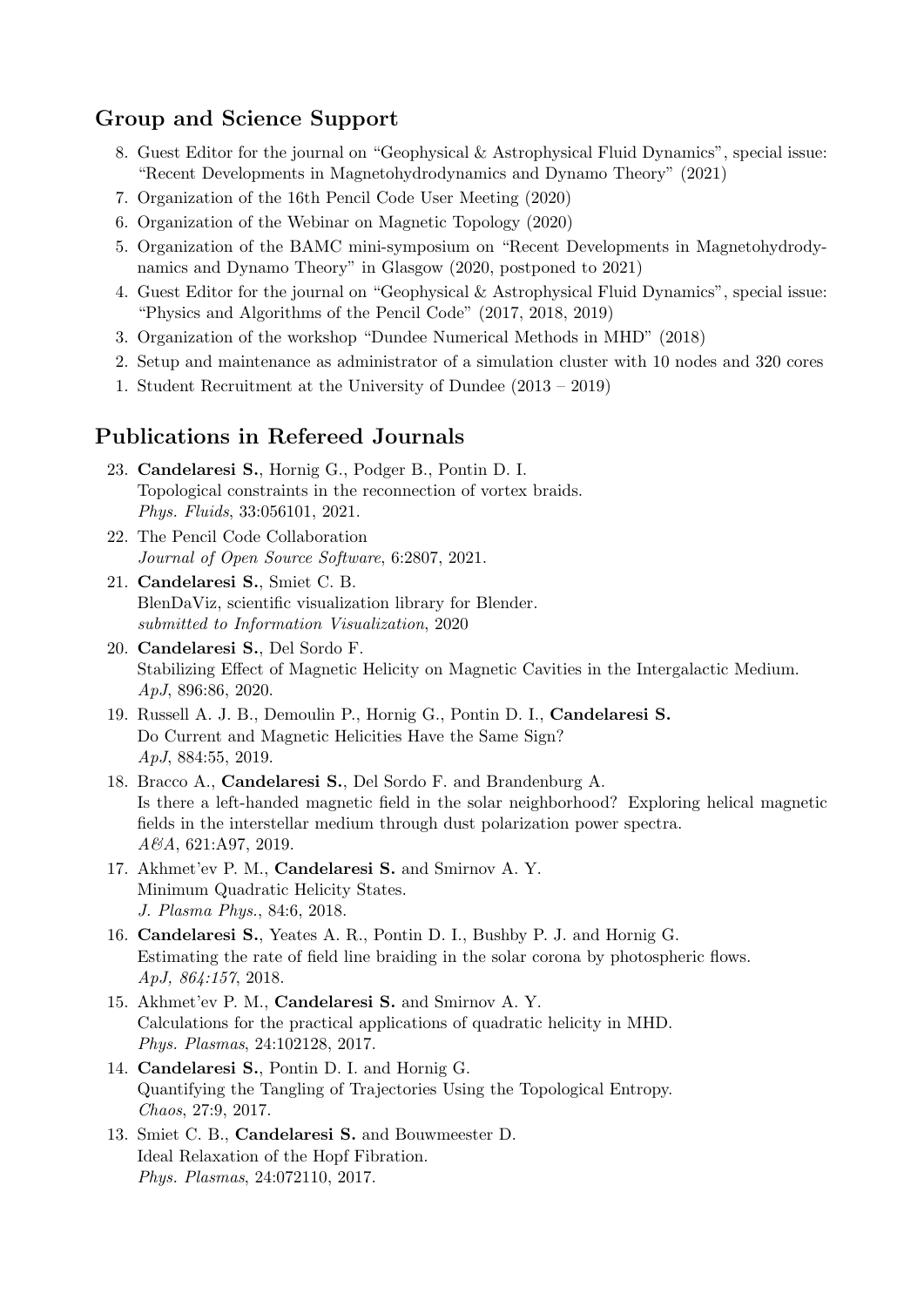- 12. Candelaresi S., Pontin D. and Hornig G. Effects of Field-line Topology on Energy Propagation in the Corona. ApJ, 832:150, 2016.
- 11. Pontin D. I., Candelaresi S., Russell A. J. B. and Hornig G. Braided magnetic fields: equilibria, relaxation and heating. Plasma Phys. Contr. F., 58:5, 2016.
- 10. Smiet C. B., Candelaresi S., Thompson A., Swearngin J., Dalhuisen J. W. and Bouwmeester D.

Self-organizing knotted magnetic structures in plasma. Phys. Rev. Lett., 115:095001, 2015.

- 9. Candelaresi S., Pontin D. and Hornig G. Magnetic field relaxation and current sheets in an ideal plasma. ApJ, 808:134, 2015.
- 8. Candelaresi S., Pontin D. and Hornig G. Mimetic methods for Lagrangian relaxation of magnetic fields. SIAM J. Sci. Comput., 36:952, 2014.
- 7. Candelaresi S., Hillier A., Maehara H., Brandenburg A. and Shibata K. Superflare occurrence and energies on G-, K- and M-type dwarf. ApJ, 792:67, 2014.
- 6. Candelaresi S. and Brandenburg A. Kinetic helicity needed to drive large-scale dynamos. Phys. Rev. E, 87:043104, 2013.
- 5. Candelaresi S. and Brandenburg A. Decay of helical and non-helical magnetic knots. Phys. Rev. E, 84:016406, 2011.
- 4. Candelaresi S., Hubbard A., Brandenburg A. and Mitra D. Magnetic helicity transport in the advective gauge family. Phys. Plasmas, 18:012903, 2011.
- 3. Del Sordo F., Candelaresi S. and Brandenburg A. Magnetic-field decay of three interlocked flux rings with zero linking number. Phys. Rev. E, 81:036401, 2010.
- 2. Mitra D., Candelaresi S., Chatterjee P., Tavakol R. and Brandenburg A. Equatorial magnetic helicity flux in simulations with different gauges. Astron. Nachr., 331:130-135, 2010.
- 1. Brandenburg A., Candelaresi S. and Chatterjee P. Small-scale magnetic helicity losses from a mean-field dynamo. Mon. Not. R. Astron. Soc., 398:1414-1422, 2009.

## Book Chapters

1. Candelaresi S., Del Sordo, F. Stability of plasmas through magnetic helicity. submitted to AGU Books, 2021

# Conference Proceedings

8. Candelaresi S., Pontin D. I. and Hornig G. Magnetic field line braiding in the solar atmosphere. In Fine Structure and Dynamics of the Solar Atmosphere, 327:77-81, 2017.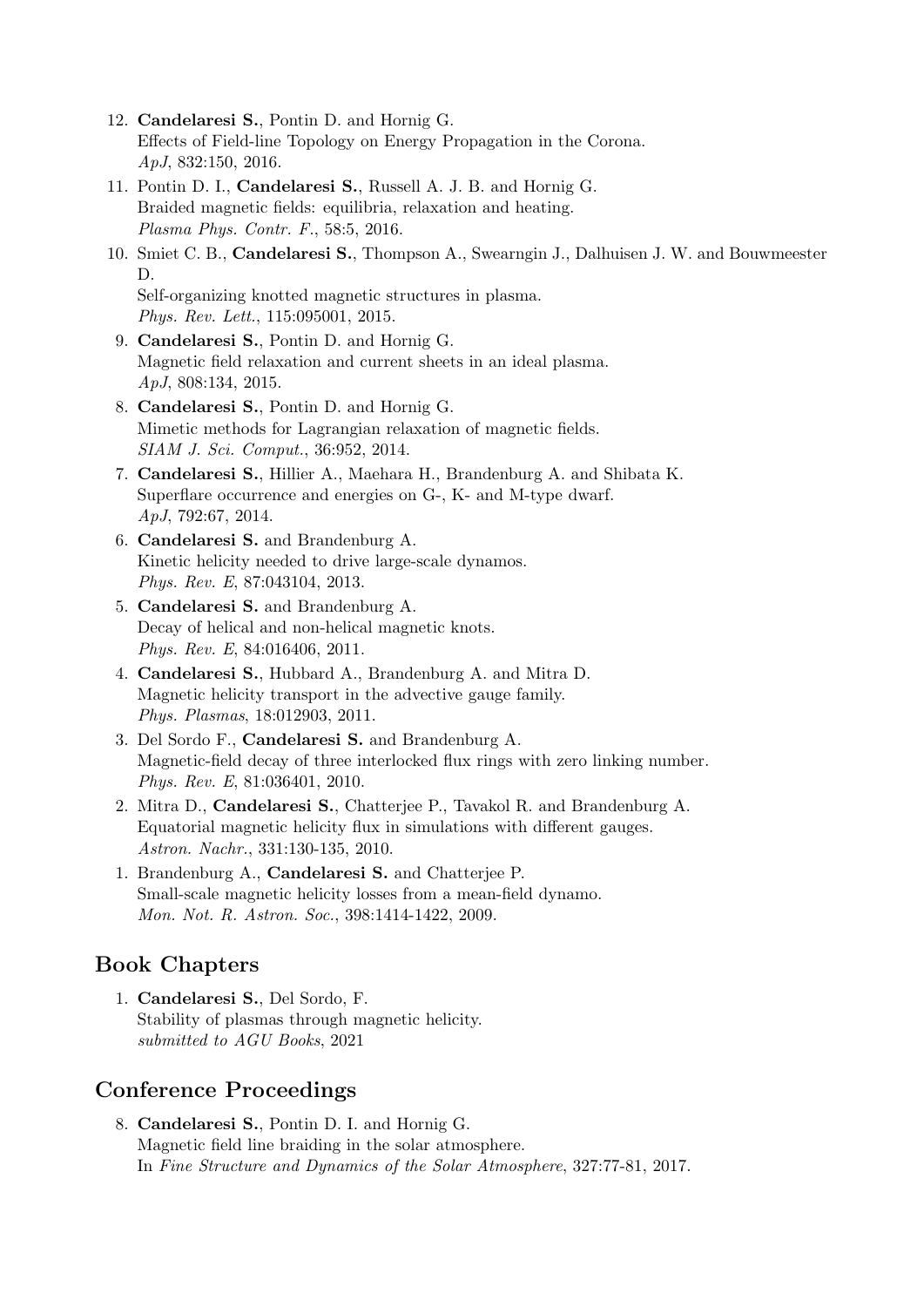- 7. Candelaresi S. and Hilfer R. Excess wings in broadband dielectric spectroscopy. In AIP Conference Proceedings, 1637:1283-1290, 2014.
- 6. Candelaresi S. Topological constraints in magnetic field relaxation. In Journal of Physics: Conference Series, 544:12006, 2014.
- 5. Candelaresi S. and Brandenburg A. Topological constraints on magnetic field relaxation. In Solar and Astrophysical Dynamos and Magnetic Activity of IAU Symposium, 294:353-357, 2012.
- 4. Candelaresi S. and Brandenburg A. Magnetic helicity fluxes and their effect on stellar dynamos. In Comparative Magnetic Minima: characterizing Quiet Times in the Sun and Stars of IAU Symposium, 286:49-53, 2012.
- 3. Candelaresi S. and Brandenburg A. Magnetic helicity fluxes in alpha omega dynamos. In Advances in Plasma Astrophysics of IAU Symposium, 274:464-466, 2011.
- 2. Candelaresi S., Del Sordo F. and Brandenburg A. Decay of trefoil and other magnetic knots. In Advances in Plasma Astrophysics of IAU Symposium, 274:461-463, 2011.
- 1. Candelaresi S., Del Sordo F. and Brandenburg A. Influence of magnetic helicity in MHD. In Astrophysical Dynamics – from Stars to Galaxies of IAU Symposium, 271:369-370, 2011.

## **Conferences**

54. National Astronomy Meeting, virtual (2021) Poster: "Stabilizing effect of magnetic helicity on magnetic cavities in the intergalactic medium." 53. UKMHD, virtual (2021) Talk: "Vortex Reconnection and the Role of Topology" 52. 14th Pencil Code User Meeting, virtual (2021) Talk: "Numerical Viscosity and Diffusion in Finite Difference Eulerian Codes" 51. BMC-BAMC meeting, virtual (2021) Organizer 50. Helicity 2020, virtual (2020) Talk: "Magnetic helicity in periodic domains." 49. 16th Pencil Code User Meeting, virtual (2020) Organizer 48. Magnetic Fields in the Universe 7, Quy Nhon (2020) Talk: "Stabilizing Effect of Magnetic Helicity on Magnetic Cavities in the Intergalactic Medium" 47. 15th Pencil Code User Meeting, Espoo (2019) Talks: "BlenDaViz" "Quo vadis pencilnew?" 46. ISSI meeting, Magnetic Helicity in Astrophysical Plasmas, Bern (2019) Talk: "Helicity Fluxes in Dependence of the Gauge" 45. 9th Coronal Loops Workshop, St Andrews (2019) Talk: "Field line winding and tangling in the solar corona" 44. 32nd Scottish Fluid Mechanics Meeting, Dundee (2019) Talk: "Relaxation of Vortex Braids"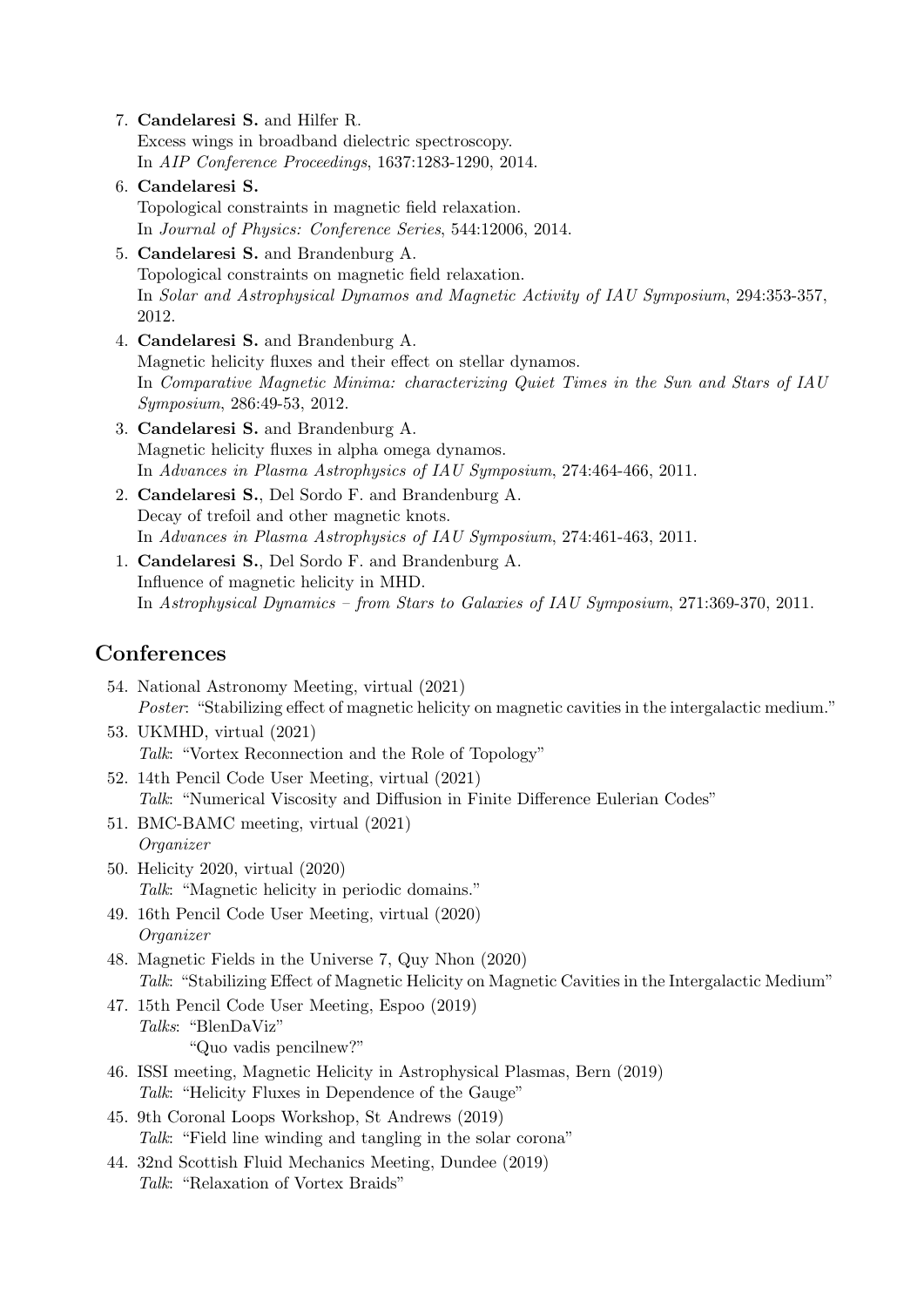- 43. ISSI meeting, Magnetic Helicity in Astrophysical Plasmas, Bern (2018) Talk: "Topology conserving magnetic field relaxation"
- 42. Hinode 12, The many Suns, Granada (2018) Talk: "Field Line Braiding in the Solar Corona by Photospheric Flows"
- 41. Model coupling and data driven simulations of solar eruptions, Boulder (2018) Talk: "Measuring Tangling in the Solar Photosphere"
- 40. UKMHD 2018, St Andrews (2018) Talk: "Rate of Field line Braiding in the Solar Corona"
- 39. Topological Science Symposium 2017, Yokohama (2017) Invited Talk: "Topology Conserving Magnetic Field Evolution"
- 38. Helicity Thinkshop 3, Tokyo (2017) Talk: "Topology Conserving Magnetic Field Evolution"
- 37. 13th Pencil Code User Meeting, Newcastle (2017) Talk: "PencilCode and Python"
- 36. 8th Coronal Loops Workshop, Palermo (2017) Talk: "Measuring Magnetic Field Tangling Using the Topological Entropy"
- 35. Phase Transitions in Astrophysics, from ISM to Planets, Stockholm (2017) Seminar: "Practical Python for Researchers"
- 34. UKMHD 2017, Durham (2017) Talk: "Magnetic Field Line Tangling and Topological Entropy"
- 33. 327 IAU, Cartagena de Indias (2016) Talk: "Magnetic Field Line Braiding in the Solar Atmosphere"
- 32. SPD2016, Boulder (2016) Talk: "Magnetic Field Line Topology and Energy Propagation in the Corona"
- 31. IUTAM Symposium on Helicity, structures and singularity in fluid and plasma dynamics, Venice (2016)

Talk: "Topology Conserving Magnetic Field Relaxation in Plasma"

- 30. IPELS2015, Pitlochry (2015) Talk: "Current Formation During Magnetic Field Relaxation"
- 29. Coronal Loop Workshop VII, Cambridge (2015) Talk: "Current Sheet Formation During the Ideal Relaxation of Magnetic Fields"
- 28. National Astronomy Meeting, Llandudno (2015) Talk: "Magnetic field relaxation and current concentrations in plasma" Poster: "Flare survey for G, K and M type stars"
- 27. Mysteries of the Sun's magnetic field III: Understanding stellar activity, Warwick (2015) Invited talk: "Superflares in G, K and M Type Dwarfs from Kepler Observations"
- 26. UKMHD, Newcastle (2015) Talk: "Current Formation During Magnetic Field Relaxation"
- 25. 11th Pencil Code User Meeting, Trondheim (2015) Talk: "Magnetic Vector Potentials and Helicity in Periodic Domains"
- 24. Magnetic Reconnection: Where Now and Where Next?, London (2014)
- 23. 14th European Solar Physics Meeting, Dublin (2014) Poster: "Force-Free Relaxation of Braided Coronal Magnetic Fields"
- 22. 10th Pencil Code User Meeting, Göttingen (2014) Talk: "Lagrangian Relaxation of Magnetic Fields"
- 21. Solar and Stellar Flares, Prague (2014) Poster: "Superflares in G, K and M Type Dwarfs"
- 20. ESF Exploratory Workshop, Glasgow (2014) Talk: "Lagrangian Relaxation of Magnetic Fields"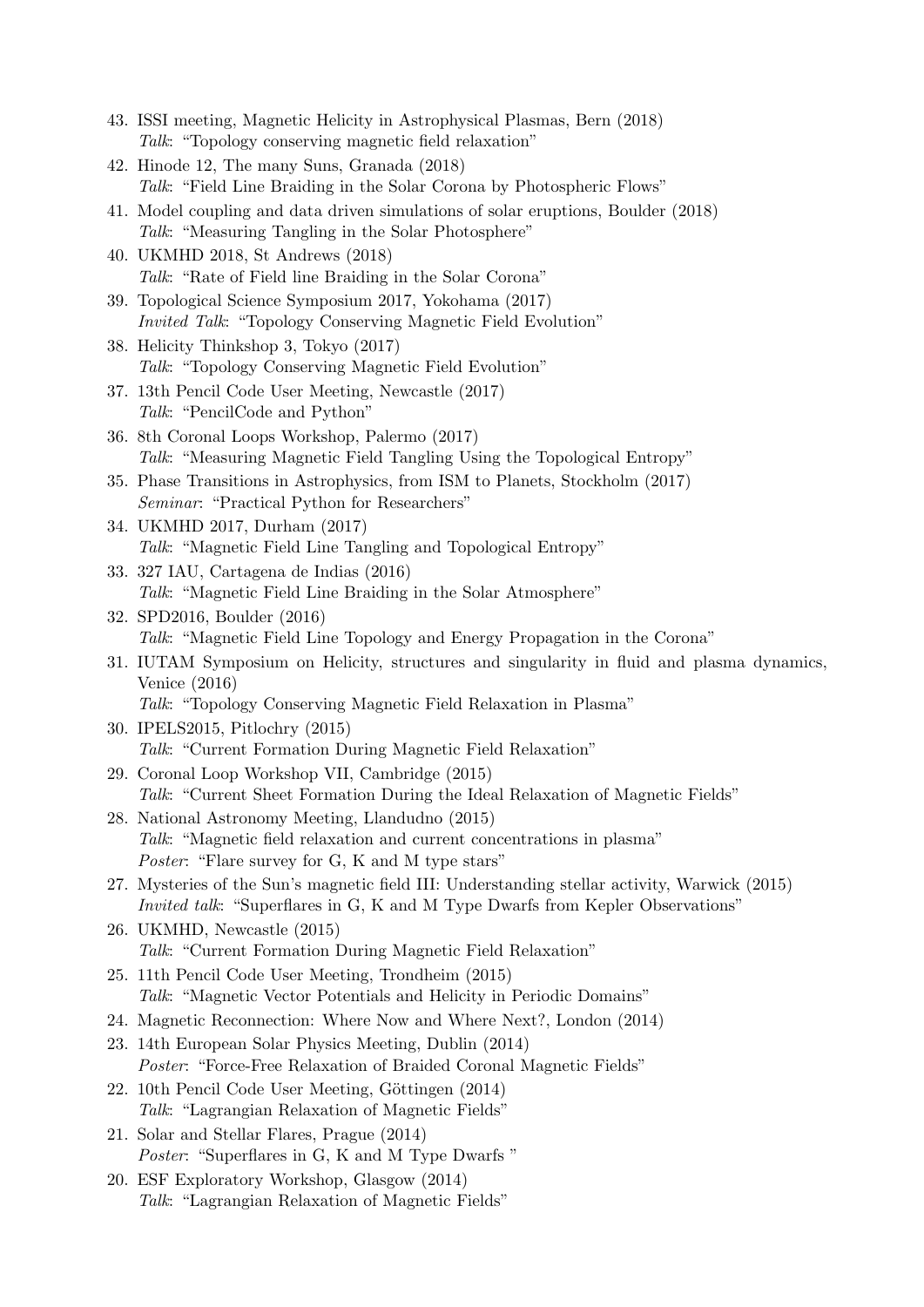- 19. National Astronomy Meeting, St Andrews (2013)
- 18. Magnetic Fields in the Universe IV, Playa del Carmen (2013) Poster: "The Kinetic Helicity Needed to Drive Large-Scale Dynamos"
- 17. Dynamo Workshop, Kyoto (2012) Talk: "Magnetic helicity conservation and fluxes in astrophysical dynamos"
- 16. Tangled Magnetic Fields in Astro- and Plasma Physics, Edinburgh (2012) Talk: "Topological restrictions in magnetic field dynamics and reconnection"
- 15. 294 IAU: Solar and astrophysical dynamos and magnetic activity, Beijing (2012) Talk: "Topological restrictions in magnetic field dynamics and reconnection"
- 14. 8th Pencil Code User Meeting, Helsinki (2012)
- 13. 286 IAU: Comparative Magnetic Minima, Mendoza (2011) Talk: "Magnetic Helicity Fluxes and their Effect on the Solar Dynamo"
- 12. Dynamo, Dynamical Systems and Topology, Stockholm (2011) Talk: "Magnetic helicity: topological interpretation, relaxation and transport"
- 11. Knots and Links: From Form to Function, Pisa (2011) Talk: "Decay of helical and non-helical magnetic links and knots"
- 10. Topology in Fluid Flow Visualization, Pisa (2011) Invited talk: "Decay of helical and non-helical magnetic links and knots"
- 9. R¨adlerFest: Alpha Effect and Beyond, Stockholm (2011) Talk: "Magnetic helicity transport in the advective gauge family"
- 8. 274 IAU Symposium, Advances in Plasma Astrophysics, Giardini-Naxos (2010) Posters: "Magnetic Helicity and its Topological Interpretation" "Helicity Fluxes and Gauge Issues in Turbulent Dynamos"
- 7. 6th Pencil Code User Meeting, New York (2010)
- 6. 271 IAU Symposium, Astrophysical Dynamics: From Stars to Galaxies, Nice (2010) Posters: "Magnetic Helicity and its Topological Interpretation" "Helicity Fluxes and Gauge Issues in Turbulent Dynamos"
- 5. Magnetic fields on scales from kilometres to kiloparsecs: properties and origin, Krakow (2010) Posters: "Magnetic Helicity and its Topological Interpretation" "Helicity Fluxes and Gauge Issues in Turbulent Dynamos"
- 4. Nordita Winter School on Dynamos, Stockholm (2010) Talk: "Magnetic Helicity and its Topological Interpretation"
- 3. 5th Pencil Code User Meeting, Heidelberg (2009)
- 2. Astrophysical Magnetohydrodynamics, Kiljavanranta (2009) Talk: "Magnetic helicity fluxes in an  $\alpha^2$  dynamo"
- 1. 72nd Annual Meeting of the DPG, Berlin (2008) Talk: "Fractional approaches in dielectric broadband spectroscopy"

## Working Visits

- 5. "Stabilizing effect of magnetic helicity on magnetic cavities in the intergalactic medium" with Fabio Del Sordo at the University of Crete, Greece, for 3 weeks during July 2018
- 4. "Plasma self-confinement in knots" with Dirk Bouwmeester and Chris Smiet at the University of Leiden, Netherlands, for 1 week during March 2015
- 3. "Observational signatures of magnetic helicity in the local dynamo" with Kazunari Shibata at Kwasan Observatory Kyoto University, Japan, for 5 weeks during October and November 2012